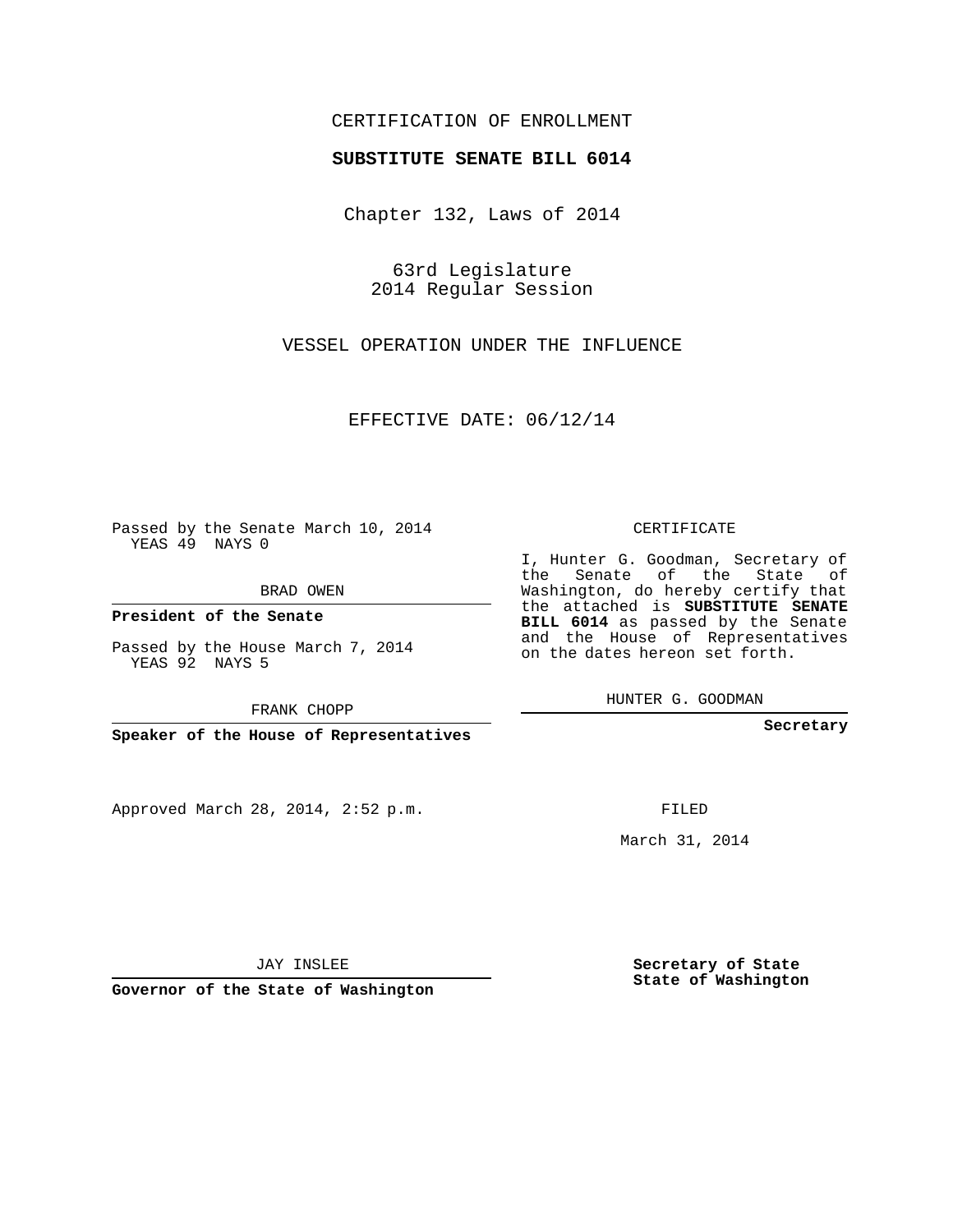## **SUBSTITUTE SENATE BILL 6014** \_\_\_\_\_\_\_\_\_\_\_\_\_\_\_\_\_\_\_\_\_\_\_\_\_\_\_\_\_\_\_\_\_\_\_\_\_\_\_\_\_\_\_\_\_

\_\_\_\_\_\_\_\_\_\_\_\_\_\_\_\_\_\_\_\_\_\_\_\_\_\_\_\_\_\_\_\_\_\_\_\_\_\_\_\_\_\_\_\_\_

AS AMENDED BY THE HOUSE

Passed Legislature - 2014 Regular Session

**State of Washington 63rd Legislature 2014 Regular Session**

**By** Senate Law & Justice (originally sponsored by Senators Roach and Fain)

READ FIRST TIME 01/16/14.

 AN ACT Relating to operation of a vessel under the influence of an intoxicant; and amending RCW 79A.60.040 and 79A.60.700.

BE IT ENACTED BY THE LEGISLATURE OF THE STATE OF WASHINGTON:

 **Sec. 1.** RCW 79A.60.040 and 2013 c 278 s 1 are each amended to read as follows:

 (1) It is unlawful for any person to operate a vessel in a reckless manner.

 (2) It is unlawful for a person to operate a vessel while under the influence of intoxicating liquor, marijuana, or any drug. A person is considered to be under the influence of intoxicating liquor, marijuana, or any drug if, within two hours of operating a vessel:

 (a) The person has an alcohol concentration of 0.08 or higher as shown by analysis of the person's breath or blood made under RCW 46.61.506; or

 (b) The person has a THC concentration of 5.00 or higher as shown by analysis of the person's blood made under RCW 46.61.506; or

 (c) The person is under the influence of or affected by intoxicating liquor, marijuana, or any drug; or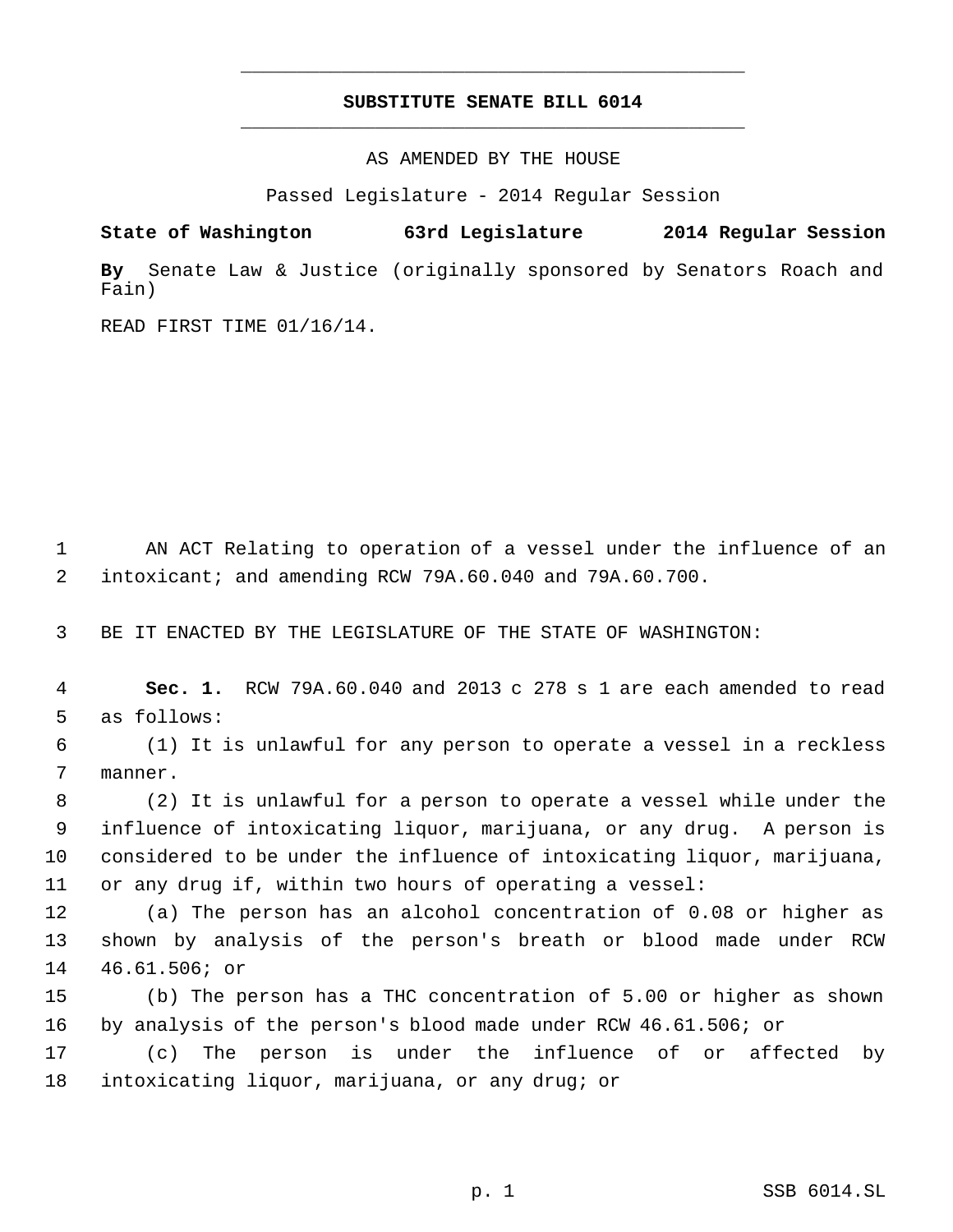1 (d) The person is under the combined influence of or affected by 2 intoxicating liquor, marijuana, and any drug.

 (3) The fact that any person charged with a violation of this section is or has been entitled to use such drug under the laws of this state shall not constitute a defense against any charge of violating this section.

 7 (4)(a) Any person who operates a vessel within this state is deemed 8 to have given consent, subject to the provisions of RCW 46.61.506, to 9 a test or tests of the person's breath ((or blood)) for the purpose of 10 determining the alcohol concentration((, THC concentration, or presence 11 of any drug)) in the person's breath ((or blood)) if arrested for any 12 offense where, at the time of the arrest, the arresting officer has 13 reasonable grounds to believe the person was operating a vessel while 14 under the influence of intoxicating liquor( $(\tau$ -marijuana,)) or a 15 combination of intoxicating liquor and any other drug.

16 (b) When an arrest results from an accident in which there has been 17 serious bodily injury to another person or death or the arresting 18 officer has reasonable grounds to believe the person was operating a 19 vessel while under the influence of THC or any other drug, a blood test 20 may be administered with the consent of the arrested person and a valid 21 waiver of the warrant requirement or without the consent of the person 22 so arrested pursuant to a search warrant or when exigent circumstances 23 exist.

24 (c) Neither consent nor this section precludes a police officer 25 from obtaining a search warrant for a person's breath or blood.

26 (d) An arresting officer may administer field sobriety tests when 27 circumstances permit.

28 (5) The test or tests of breath must be administered pursuant to 29 RCW 46.20.308. ((Where the officer has reasonable grounds to believe 30 that the person is under the influence of a drug, or where the person 31 is -incapable -due to -physical -injury, -physical -incapacity, -or -other 32 physical limitation, of providing a breath sample, or where the person 33 is being treated in a hospital, clinic, doctor's office, emergency 34 medical-vehicle, ambulance, or other similar facility, a blood test 35 must - be - administered - by - a - qualified - person - as - provided - in - RCW 36  $46.61.506(5)$ .)) The officer shall warn the person that if the person 37 refuses to take the test, the person will be issued a class 1 civil 38 infraction under RCW 7.80.120.